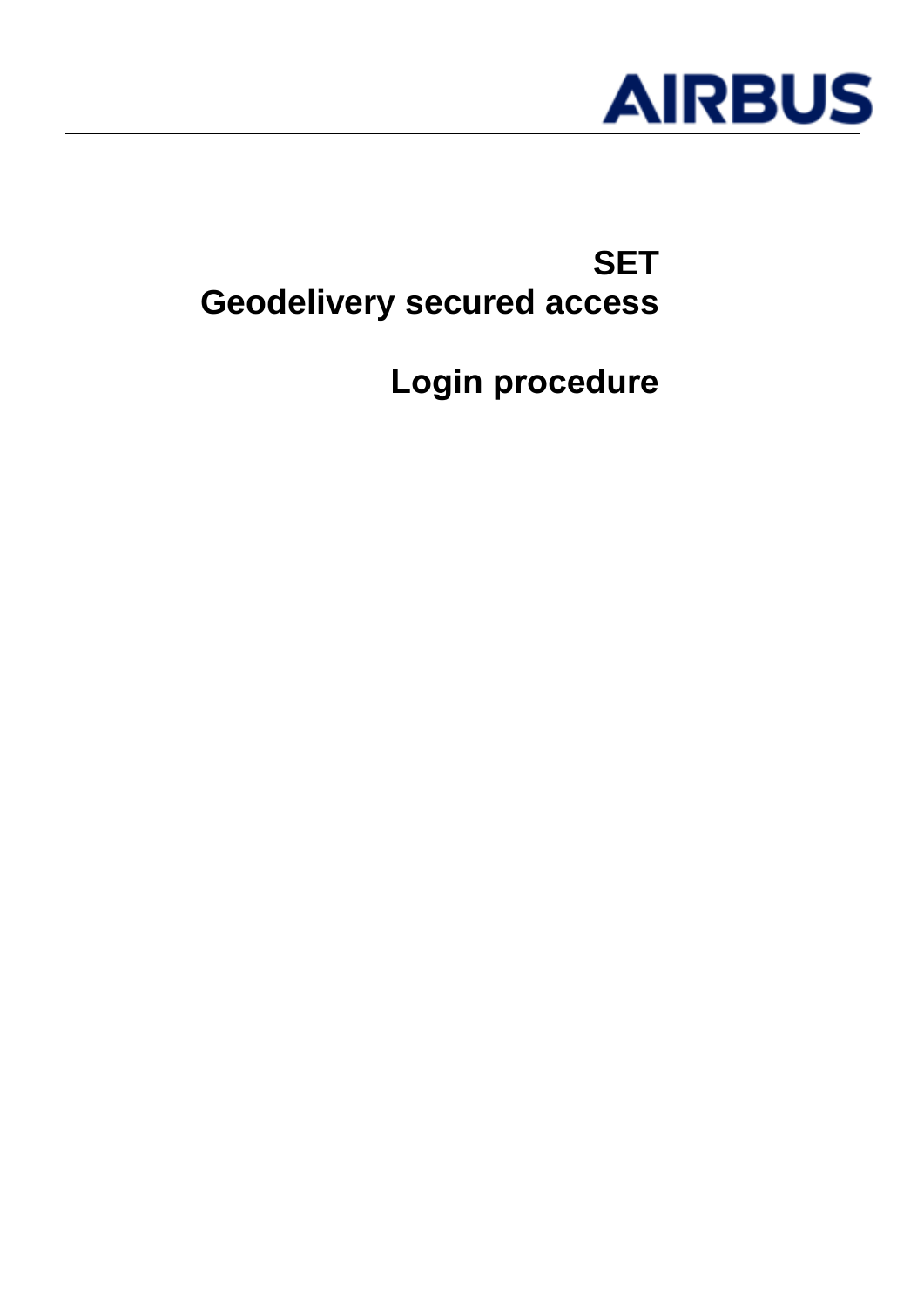**AIRBUS** 

# **Abbreviations and acronyms**

| <b>ADSI</b> | Airbus Defence and Space - Intelligence                   |
|-------------|-----------------------------------------------------------|
| <b>FTP</b>  | File Transfer Protocol                                    |
| <b>FTPs</b> | File Transfer Protocol Secure                             |
| <b>sFTP</b> | <b>SSH File Transfer Protocol</b>                         |
| <b>SSH</b>  | Secure Shell                                              |
| <b>SET</b>  | Service d'Echange et de Transfert (File Exchange Service) |
|             |                                                           |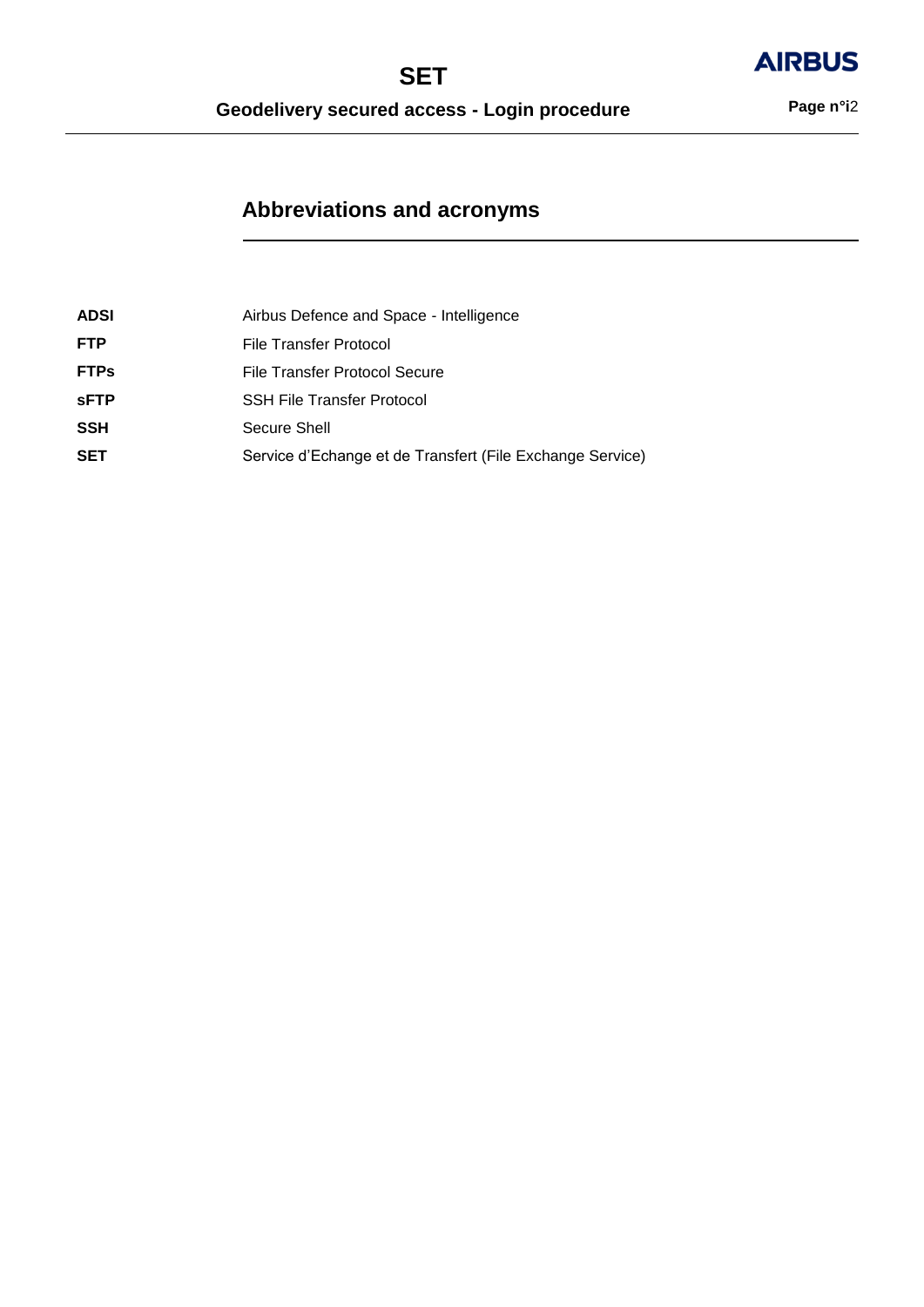Geodelivery secured access - Login procedure

Page n°i3

# **Contents**

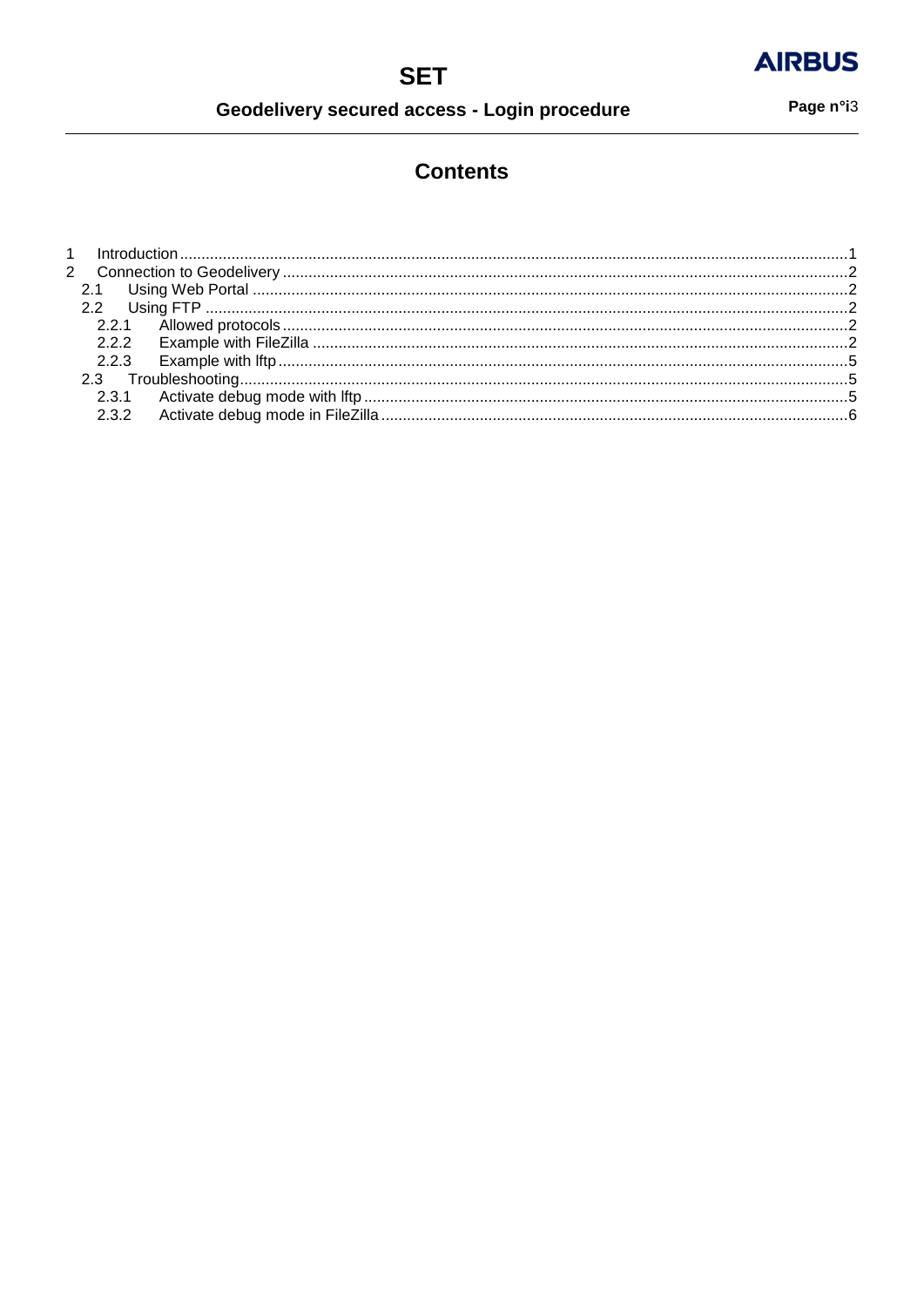# **AIRBUS**

# **1 Introduction**

Geodelivery is the Airbus DS GEO product delivery service.

All products can be downloaded from Geodelivery through FTP connection or through web portal. This procedure describe how to connect to Geodelivery.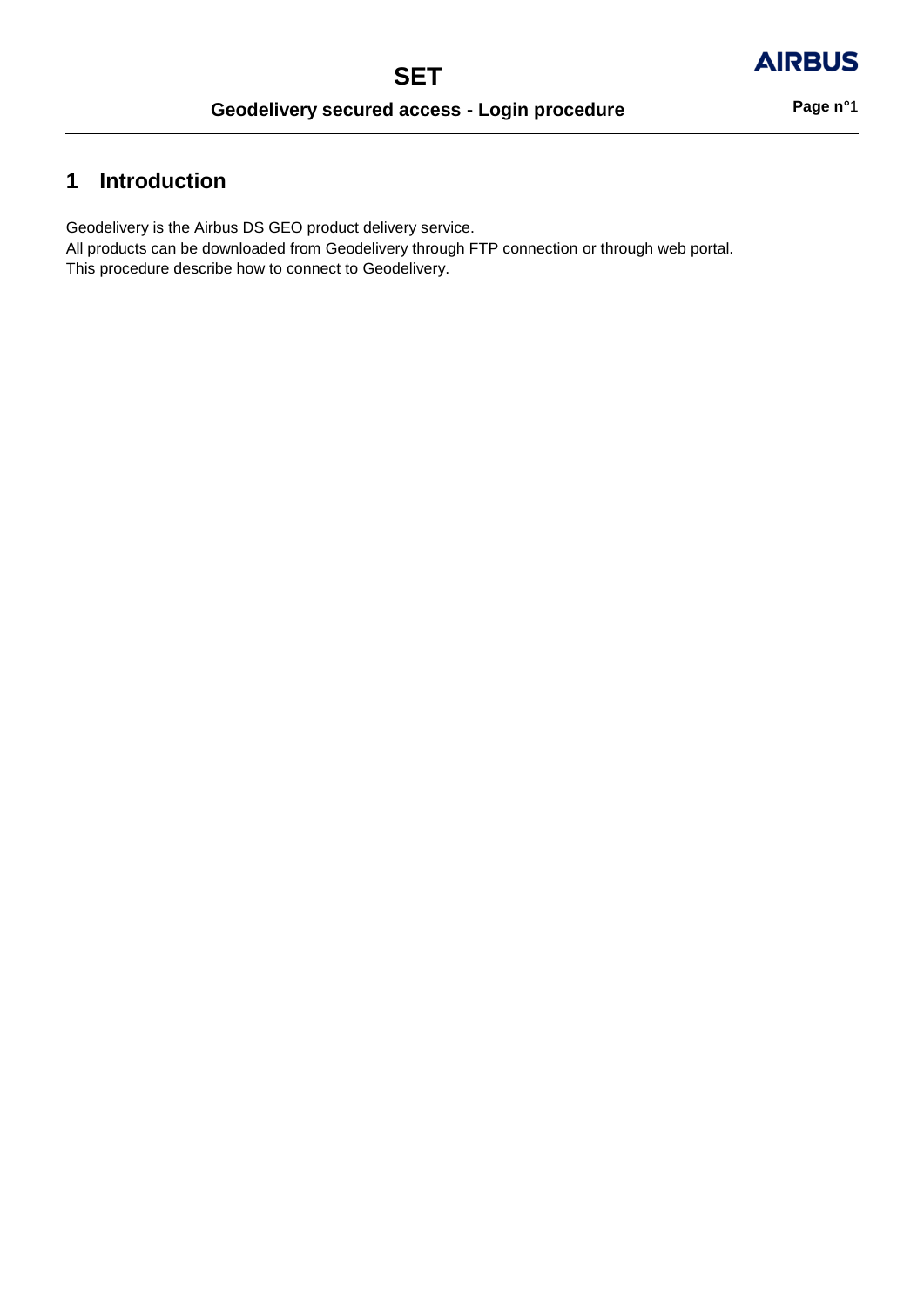## **2 Connection to Geodelivery**

### **2.1 Using Web Portal**

Geodelivery provides a web portal access through the URL<https://geodelivery.intelligence-airbusds.com/login.html> Open the URL, the login page asks you to enter the credentials given by your customer support.

| Compte:       |                  | Se souvenir de<br>moi |
|---------------|------------------|-----------------------|
| Mot de passe: |                  |                       |
|               | Langue: Français | <b>Connexion</b>      |

Note: before sending your credential, please check that the certificate is valid (for instance with Google Chrome e geodelivery.intelligence-airbusds.com/login.html ). This ensure that your personal credential will not be intercepted.

Once connected, you will see all shared products and data. You can download data and (according to the write access on your account) push data to the server.

### **2.2 Using FTP**

#### **2.2.1 Allowed protocols**

According to your project's settings, you can connect to Geodelivery using secured FTP dataflow:

| Protocol             | Host                                  | Login                                           | Command port Data port |             |
|----------------------|---------------------------------------|-------------------------------------------------|------------------------|-------------|
| <b>FTP</b>           |                                       | Not allowed after 25 <sup>th</sup> January 2022 |                        |             |
| sFTP (ssh)           |                                       |                                                 | 2200                   |             |
| <b>FTPs implicit</b> | geodelivery.intelligence-airbusds.com | Given by your customer contact                  | 990                    | 40000-50000 |
| <b>FTPS explicit</b> |                                       |                                                 | 21                     | 40000-50000 |

#### **2.2.2 Example with FileZilla**

المستحدث

Please activate sending keep alive commands:



- Open the "settings" section :
- In the FTP section, check the "send FTP keep-alive commands" box :

| bettings                                                                                                                         |                                                                                                                                                                                                                             |
|----------------------------------------------------------------------------------------------------------------------------------|-----------------------------------------------------------------------------------------------------------------------------------------------------------------------------------------------------------------------------|
| Select page:                                                                                                                     | Overview                                                                                                                                                                                                                    |
| $\wedge$<br>$\Box$ Connection<br>e FTP<br>- Active mode<br>- Passive mode                                                        | For more detailed information about what these options do, please run the<br>network configuration wizard.<br>Run configuration wizard now                                                                                  |
| <b>FTP Proxy</b>                                                                                                                 | <b>Transfer Mode</b>                                                                                                                                                                                                        |
| <b>SFTP</b><br>Generic proxy<br>$\Box$ Transfers<br>- FTP: File Types<br>- File exists action<br><b>⊟-Interface</b><br>Passwords | lassive (recommended)<br>( ) Active<br>$\sqrt{}$ Allow fall back to other transfer mode on failure<br>If you have problems to retrieve directory listings or to transfer files, try to<br>change the default transfer mode. |
| - Themes                                                                                                                         | <b>FTP Keep-alive</b>                                                                                                                                                                                                       |
| - Date/time format                                                                                                               | Send FTP keep-alive commands                                                                                                                                                                                                |
| - Filesize format<br>- File lists                                                                                                | A proper server does not require this. Contact the server administrator if you<br>need this.                                                                                                                                |
| Language                                                                                                                         |                                                                                                                                                                                                                             |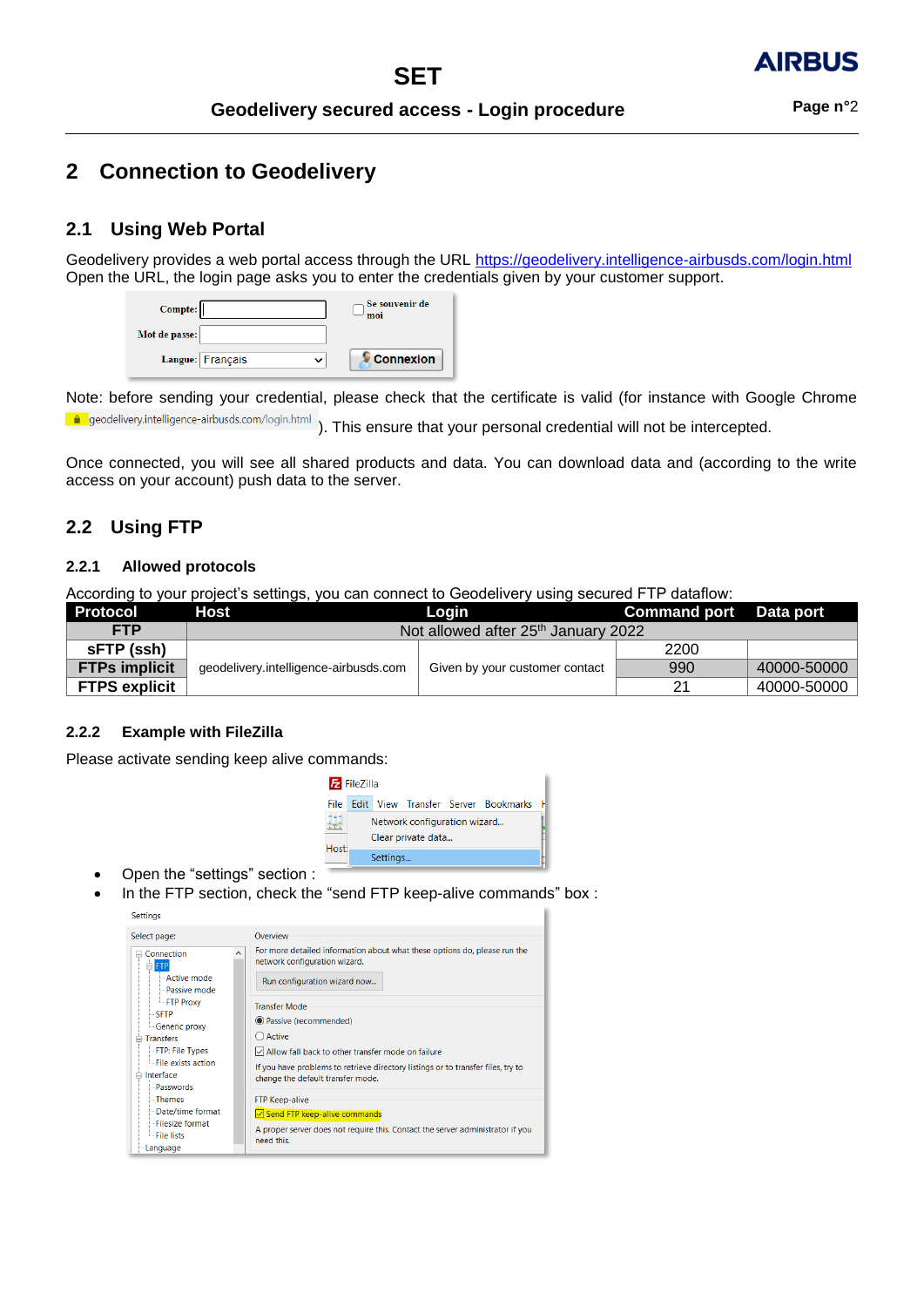

### **Geodelivery secured access - Login procedure Page n°**3

### Note for Airbus DS GEO users only:

From Airbus DS GEO network, you have to bypass the proxy is your FTP connection advanced properties

|                                   |  |  | General Advanced Transfer Settings Charset |              |
|-----------------------------------|--|--|--------------------------------------------|--------------|
| Server type: Default (Autodetect) |  |  |                                            | $\checkmark$ |
| $\vee$ Bypass proxy               |  |  |                                            |              |

#### *2.2.2.1 Using sFTP*

| General            | Advanced Transfer Settings Charset               |  |
|--------------------|--------------------------------------------------|--|
| Protocol:          | SFTP - SSH File Transfer Protocol                |  |
| Host:              | geodelivery.intelligence-airbusds.com Port: 2200 |  |
|                    |                                                  |  |
| Logon Type: Normal |                                                  |  |
|                    |                                                  |  |
| User:              |                                                  |  |
| Password:          |                                                  |  |

#### *2.2.2.2 Using FTPs in explicit mode*

| General     |  |        | Advanced Transfer Settings Charset  |                                             |
|-------------|--|--------|-------------------------------------|---------------------------------------------|
| Protocol:   |  |        | <b>FTP - File Transfer Protocol</b> | $\sim$                                      |
| Host:       |  |        |                                     | geodelivery.intelligence-airbusds.com Port: |
| Encryption: |  |        | Require explicit FTP over TLS       | ریا                                         |
| Logon Type: |  | Normal |                                     | ریا                                         |
| User:       |  |        |                                     |                                             |
| Password:   |  |        |                                     |                                             |

#### Accept the certificate

#### Subject

| Common name:  | geodelivery.intelligence-airbusds.com                                                                               |
|---------------|---------------------------------------------------------------------------------------------------------------------|
| Organization: | Airbus DS Geo SA                                                                                                    |
| Country:      | FR.                                                                                                                 |
|               | State or province: HAUTE-GARONNE                                                                                    |
| Locality:     | <b>TOULOUSE</b>                                                                                                     |
|               | Alternative names: geodelivery.intelligence-airbusds.com<br>geodelivery.astrium-geo.com<br>geodelivery.spotimage.fr |
|               |                                                                                                                     |

#### Tip: check the two last check box to allow Geodelivery's certificate without asking again

Trust the server certificate and carry on connecting?

 $\boxed{\smile}$  Always trust this certificate in future sessions.

 $\boxed{\smash{\odot}}$  Trust this certificate on the listed alternative hostnames.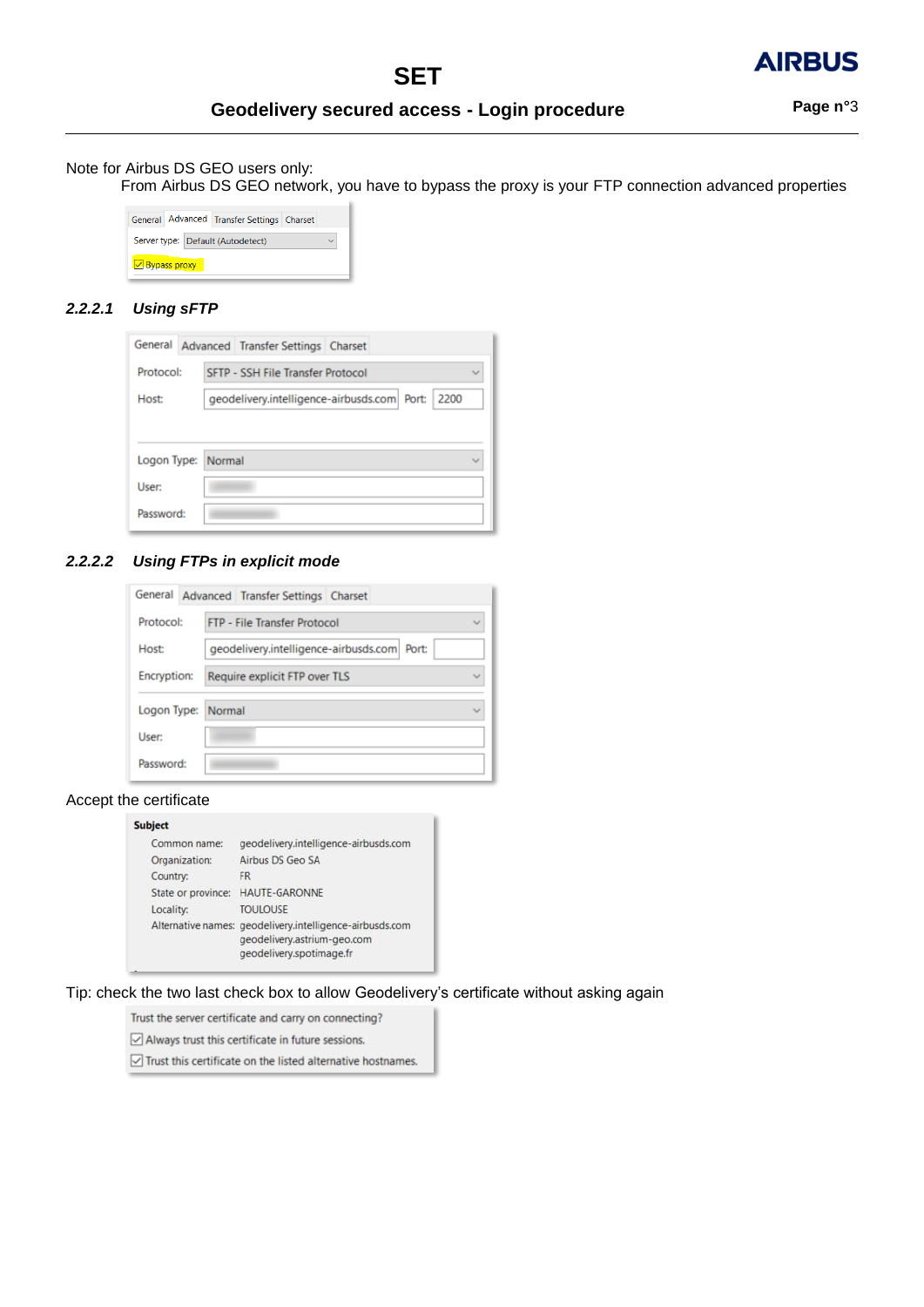#### *2.2.2.3 Using FTPs in implicit mode*

| General     |  | Advanced Transfer Settings Charset                 |  |
|-------------|--|----------------------------------------------------|--|
| Protocol:   |  | <b>FTP - File Transfer Protocol</b>                |  |
| Host:       |  | geodelivery.intelligence-airbusds.com Port:<br>990 |  |
| Encryption: |  | Require implicit FTP over TLS                      |  |
| Logon Type: |  | Normal                                             |  |
| User:       |  |                                                    |  |
| Password:   |  |                                                    |  |

Accept the certificate if the common name is:

#### Subject Common name: geodelivery.intelligence-airbusds.com Organization: Airbus DS Geo SA<br>Country: FR State or province: HAUTE-GARONNE **TOULOUSE** Locality: Alternative names: geodelivery.intelligence-airbusds.com geodelivery.astrium-geo.com geodelivery.spotimage.fr

Tip: check the two last check box to allow Geodelivery's certificate without asking again

Trust the server certificate and carry on connecting?

 $\boxed{\smile}$  Always trust this certificate in future sessions.

 $\boxed{\smile}$  Trust this certificate on the listed alternative hostnames.

**AIRBUS**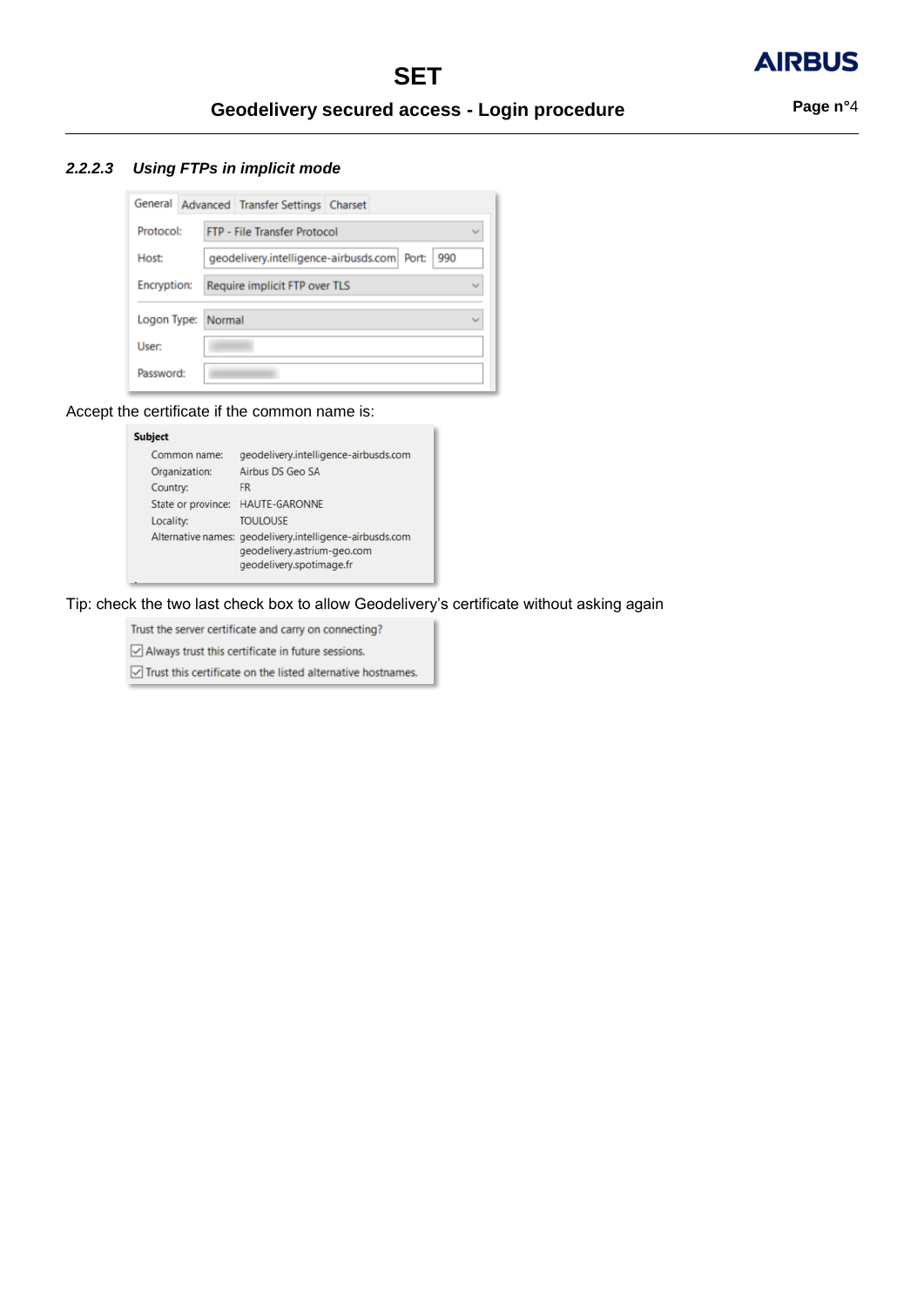#### **2.2.3 Example with lftp**

#### *2.2.3.1 sFTP*

USER="GivenByYourCustomerContact" PASSWORD="GivenByYourCustomerContact" lftp sftp://\$USER:\$PASSWORD@geodelivery.intelligence-airbusds.com:2200 -e "debug;set sftp:connect-program ssh -a -x -c aes128-cbc -o KexAlgorithms=diffie-hellman-group1-sha1;ls;quit;"

Remark: on the first connection, the rsa host fingerprint is unknown. If a Host key verification failed occurs, add the Geodelivery fingerprint in your trusted store with

ssh -p 2200 geodelivery.intelligence-airbusds.com -oKexAlgorithms=+diffie-hellman-group1-sha1 -c aes128-cbc

#### *2.2.3.2 FTPs implicit*

```
USER="GivenByYourCustomerContact"
PASSWORD="GivenByYourCustomerContact"
lftp ftps://$USER:$PASSWORD@geodelivery.intelligence-airbusds.com:990 -e "ls;quit;"
```
#### *2.2.3.3 FTPS explicit*

USER="GivenByYourCustomerContact" PASSWORD="GivenByYourCustomerContact" lftp ftps://\$USER:\$PASSWORD@geodelivery.intelligence-airbusds.com -e "ls;quit;"

### **2.3 Troubleshooting**

If you have any issue while connecting to Geodelivery, please contact customer support team:

- Write an email to your customer care contact or [intelligence-customer\\_support@airbus.com](mailto:intelligence-customer_support@airbus.com)
- Give as many information as possible :
	- $\circ$  What is the project affected by the trouble, which account(s) is(are) affected
	- o Is it your first connection or was the data flow previously working ?
	- o What is your outgoing IP address (go to<https://www.whatismyip.com/> for instance to get your IP)
	- o At what time did the error occur?
	- o What is the complete error message? Please feel free to add screen shots to your issue report in order to let us make a deep analysis of the issue

In order to help the Geodelivery team, please use debug mode. This will add lots of details on your issue context:

#### **2.3.1 Activate debug mode with lftp**

Before sending any command with lftp, please enter the command "debug".

For instance : date '+%Y-%m-%d-%H-%m-%S' lftp –p 2200 ftp://\$USER:\$PASSWORD@geodelivery.intelligence-airbusds.com –e "debug;ls;quit;"

The output with debug option will add many useful details, for instance the connection step, the certificate exchange and validation, and the date send just before your lftp command will make it possible to correlate your issue to FTP server's log.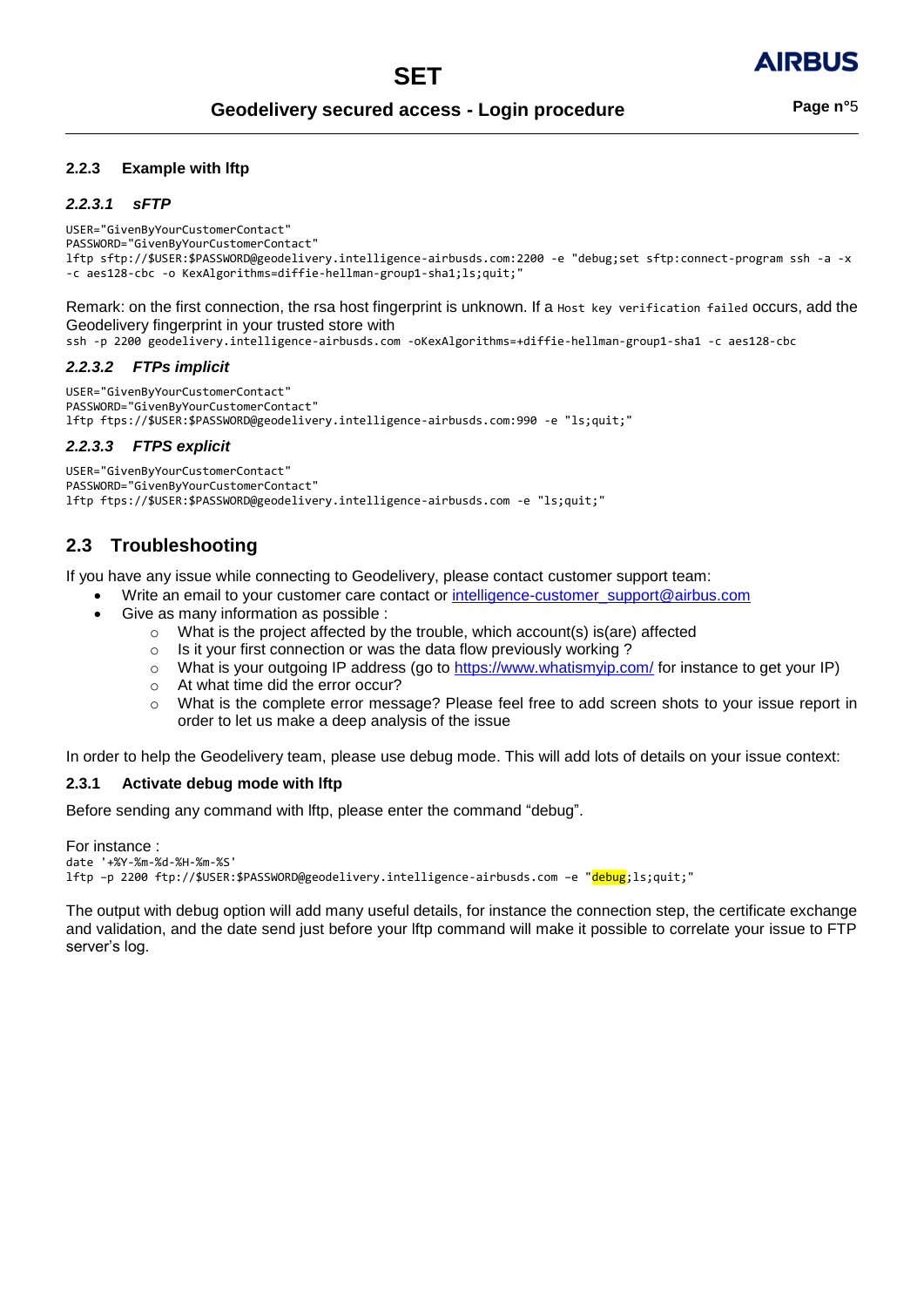#### **2.3.2 Activate debug mode in FileZilla**

Please open the FileZilla settings



In the Logging section, check the following : "show timestamps in message log"

| <b>Settings</b>                                                                                                                                                                                                                                                                                                                                     |          |                                                                                                                                                                                                                                                                                                            |
|-----------------------------------------------------------------------------------------------------------------------------------------------------------------------------------------------------------------------------------------------------------------------------------------------------------------------------------------------------|----------|------------------------------------------------------------------------------------------------------------------------------------------------------------------------------------------------------------------------------------------------------------------------------------------------------------|
| Select page:<br>- Passive mode<br><b>FTP Proxy</b><br>- SFTP<br>Generic proxy<br>$\exists$ Transfers<br>FTP: File Types<br>- File exists action<br>⊟-Interface<br><b>Passwords</b><br>- Themes<br>- Date/time format<br>- Filesize format<br>- File lists<br>- Language<br>⊟ File editing<br>Filetype associations<br>- Updates<br>Logging<br>Debug | $\wedge$ | Logging<br>$\vee$ Show timestamps in message log<br>Log to file<br>Filename:<br>$\vee$ Limit size of logfile<br>Limit:<br><b>MiB</b><br>10<br>If the size of the logfile reaches the lin<br>to the end of the filename (possibly o<br>new file gets created.<br>Changing logfile settings requires restart |

In the Debug section, choose the "debug" level

| <b>Settings</b>                                                                                                                                                                                                                                                                                                                                        |                                                                                                                                                                                                                                                                                                                                                                           | $\times$ |
|--------------------------------------------------------------------------------------------------------------------------------------------------------------------------------------------------------------------------------------------------------------------------------------------------------------------------------------------------------|---------------------------------------------------------------------------------------------------------------------------------------------------------------------------------------------------------------------------------------------------------------------------------------------------------------------------------------------------------------------------|----------|
| Select page:<br>- Passive mode<br>- FTP Proxy<br><b>SFTP</b><br>- Generic proxy<br><b>□ Transfers</b><br>FTP: File Types<br>- File exists action<br>interface<br>Passwords<br>- Themes<br>Date/time format<br><b>Filesize format</b><br>- File lists<br>-Language<br><b>E</b> File editing<br>- Filetype associations<br>-Updates<br>-Logging<br>Debug | Debugging settings<br>Show debug menu<br>$\wedge$<br>Debug information in message log: 4 - Debug<br>The higher the debug level, the more information will be displayed in the<br>message log. Displaying debug information has a negative impact on<br>performance.<br>If reporting bugs, please provide logs with "Verbose" logging level.<br>Show raw directory listing |          |
|                                                                                                                                                                                                                                                                                                                                                        |                                                                                                                                                                                                                                                                                                                                                                           |          |
| <b>OK</b>                                                                                                                                                                                                                                                                                                                                              |                                                                                                                                                                                                                                                                                                                                                                           |          |
| Cancel                                                                                                                                                                                                                                                                                                                                                 |                                                                                                                                                                                                                                                                                                                                                                           |          |